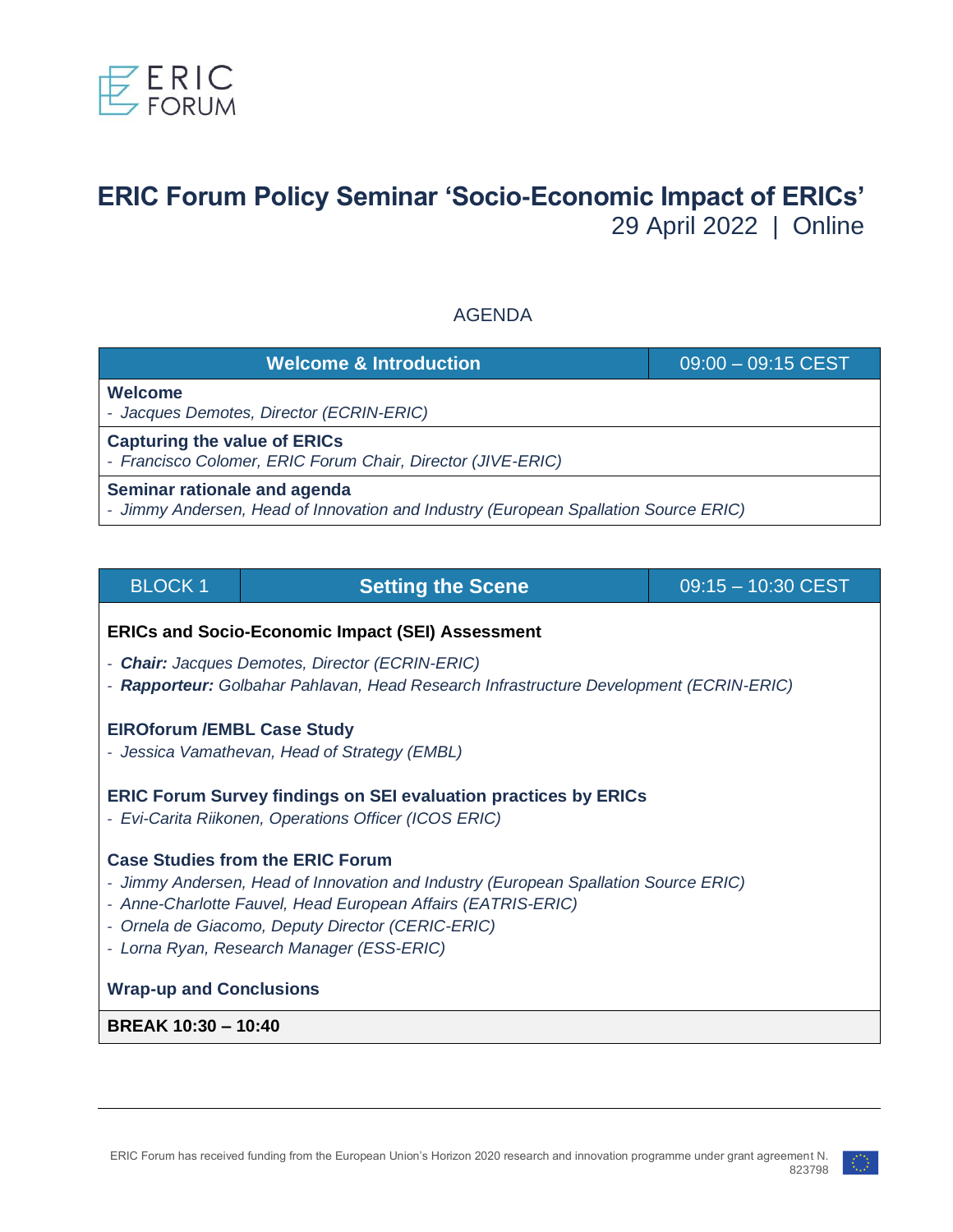

# BLOCK 2 **Stakeholders' perspectives** 10:40 – 11:40 CEST

### **PANEL DISCUSSION - Stakeholders perspectives from different constituencies**:

To better understand how current SEI evaluation practices and methodologies capture the Research Infrastructure (RI) value proposition across the value chain from users to funders,

How best to support the SEI assessment process during the RI lifecycle.

- *Chair: Jimmy Andersen, Head of Innovation and Industry (European Spallation Source ERIC)*
- *Rapporteur: Jana Pavlic-Zupanc, Head of Public Affairs (BBMRI-ERIC)*

#### *Panelists:*

- *Agnès Robin, Head of Sector, Research & Technology Infrastructure's Policy, and Michela Vellico, Policy Officer (DG RTD European Commission)*
- *Nad'a Witzanovya, Senior officer for International Affairs (ELI ERIC)*
- *Jana Kolar, Chair (ESFRI)*
- *Chris Hartley, Head Department of Industry, Procurement and Knowledge Transfer (CERN/EIROFORUM)*
- *Antje Keppler, Director Bio-Hub (Euro-BioImaging ERIC)*
- *Elina Griniece, Principal Researcher (EFIS Centre; RI-PATHS Project)*
- *Frédéric Sgard, Project Administrator (OECD)*
- *Elisabetta Marafioti, Professor of Management (University of Milano–Bicocca; EMMRI)*

## **Discussion and wrap-up**

**BREAK 11:40 – 11:50**

| BLOCK 3 | <b>Panel Discussion</b> $^{\circ}$ | 11:50 - 12:50 CEST |
|---------|------------------------------------|--------------------|
|---------|------------------------------------|--------------------|

#### PART 1. **Gaps and Challenges in SEI Assessment: How capturing the diversity, value and impact of ERICs can be best supported?**

- *Chair: Evi-Carita Riikonen, Operations Officer (ICOS ERIC)*
- *Rapporteur: Golbahar Pahlavan, Head Research Infrastructure Development (ECRIN-ERIC)*

#### *Panelists:*

- *Blocks 1, 2 & 3 speakers and panelists*

#### PART 2. **Globalisation success stories: Global BioImaging, Global VLBI Alliance (SKA/IVIA[/NDICI-](https://ec.europa.eu/neighbourhood-enlargement/funding-and-technical-assistance/neighbourhood-development-and-international-cooperation-instrument-global-europe-ndici-global-europe_es)Africa)**

- *Chair: Inmaculada Figueroa, Spanish Ministry of Science & ESFRI*

#### *Panelists:*

- *Antje Keppler, Director Bio-Hub (Euro-BioImaging ERIC)*
- *Francisco Colomer, ERIC Forum Chair, Director (JIVE-ERIC)*